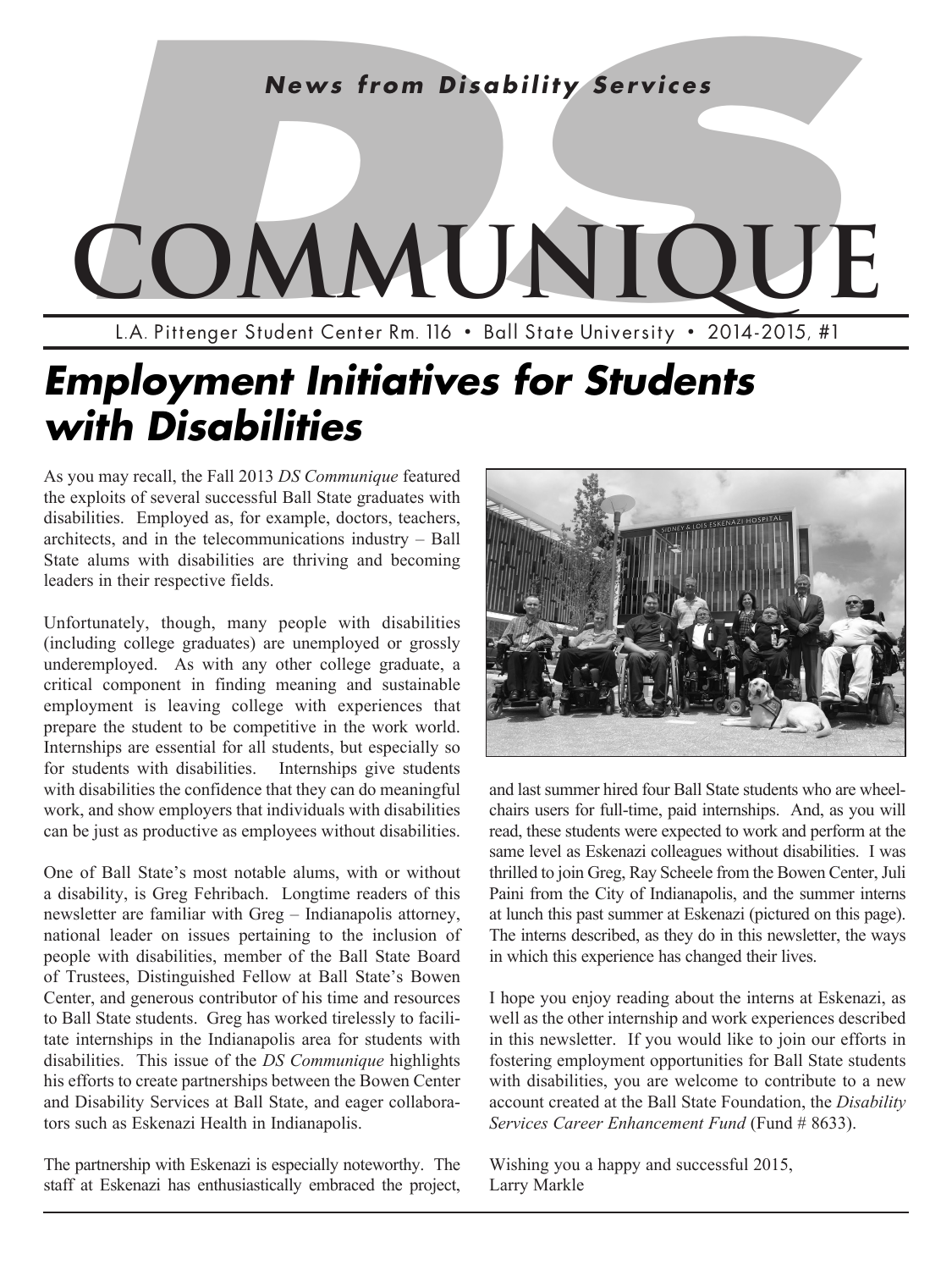### **COMMUNIQUE** *Eskenazi Health - Taking the Lead in Providing Employment Opportunities*

The summer of 2014 marked the third time that Eskenazi Health hosted internships for Ball State students with disabilities. Unlike the previous years when one intern was hired, Eskenazi welcomed four Ball State interns with disabilities this past summer to the brand new hospital in downtown Indianapolis. The collaboration between Eskenazi and Ball State's Disability Services office and the Bowen Center for Public Affairs was the recipient of the Mayor of Indianapolis' Access and Inclusion Award for Employers, as well as a recipient of a grant from the Christopher and Dana Reeve Foundation.

Prominent Indianapolis attorney and Distinguished Fellow of the Bowen Center Greg Fehribach facilitated the internships and identified specific outcomes for the internships. "We wanted students to have a real job that offered a real salary, and with that comes being a real part of the organization, with real goals and real tasks, not just filling a space." Furthermore, Fehribach, a Ball State alumnus with a disability said, "The goal of the internships was not to teach students that they want to work, but how to work better. We want employers such as the hospital to realize that students with disabilities are able to have an impact on the work that the organization does, not just get a good feeling when they hire someone with a disability."

The location of the internships was chosen based on the work that Fehribach did in helping the hospital become ADA compliant. Formerly Wishard Hospital, there were wings that were 50 to 100 years old and physically inaccessible. Now, Fehribach assures with the new hospital that there is no place in the hospital that is not accessible.

Students considered for the program are described by Fehribach as being "Ready, willing, and able to work," and do not have to have an interest in the medical field in order to apply. He wants the students to realize that it takes more than doctors to run a hospital and the different offices within the hospital have employees with various backgrounds.

Fehribach and Larry Markle, Director of Disability Services, partnered to identify good candidates for internships at Eskenazi. The two provided information about the opportunity to students with disabilities and asked that students then work with Ball State's Career Center to update their resumes and improve their interviewing skills. The prospective interns then had to officially apply with Eskenazi and be interviewed for a position as any other job candidate would be.



Dustin Gilmer pictured with his service dog Carver and one of the therapeutic dogs at Eskenazi Hospital.

Multiple staff members at Eskenazi collaborated with Fehribach and Markle to make these internships a reality. "I can't say enough good things about the staff at Eskenazi, from the top down," Markle said. "They have really gone above and beyond in their commitment to making this program successful. Eskenazi truly serves as an example to other employers in how to welcome individuals with disabilities into the workforce, and how to hold them to the same standards and expectations as employees without disabilities."

When Colin McIntire, a senior Computer Science major, received his summer internship at Eskenazi Health, he did not know what to expect. Colin was excited about the position when receiving the offer, though he knew there would be certain challenges to address. Within the hospital, Colin worked in the IT department mainly converting hospital documents to Microsoft SharePoint and other formats. Having never used SharePoint and some of the other software used within the department, the experience was initially a little daunting, but Colin reported that it taught him to "learn programs he was unfamiliar with and pick them up quickly," a transferrable skill that Colin said will help him in future careers. Colin worked in a relatively small office with three other gentlemen, all of whom were very accommodating and friendly. The hospital was mostly accessible to Colin, though he did find it difficult to use the entrance door in the mornings as it was not automatic. To alleviate this issue, his supervisor had a doorbell installed that Colin could ring upon his arrival, prompting a fellow employee to come and open the door.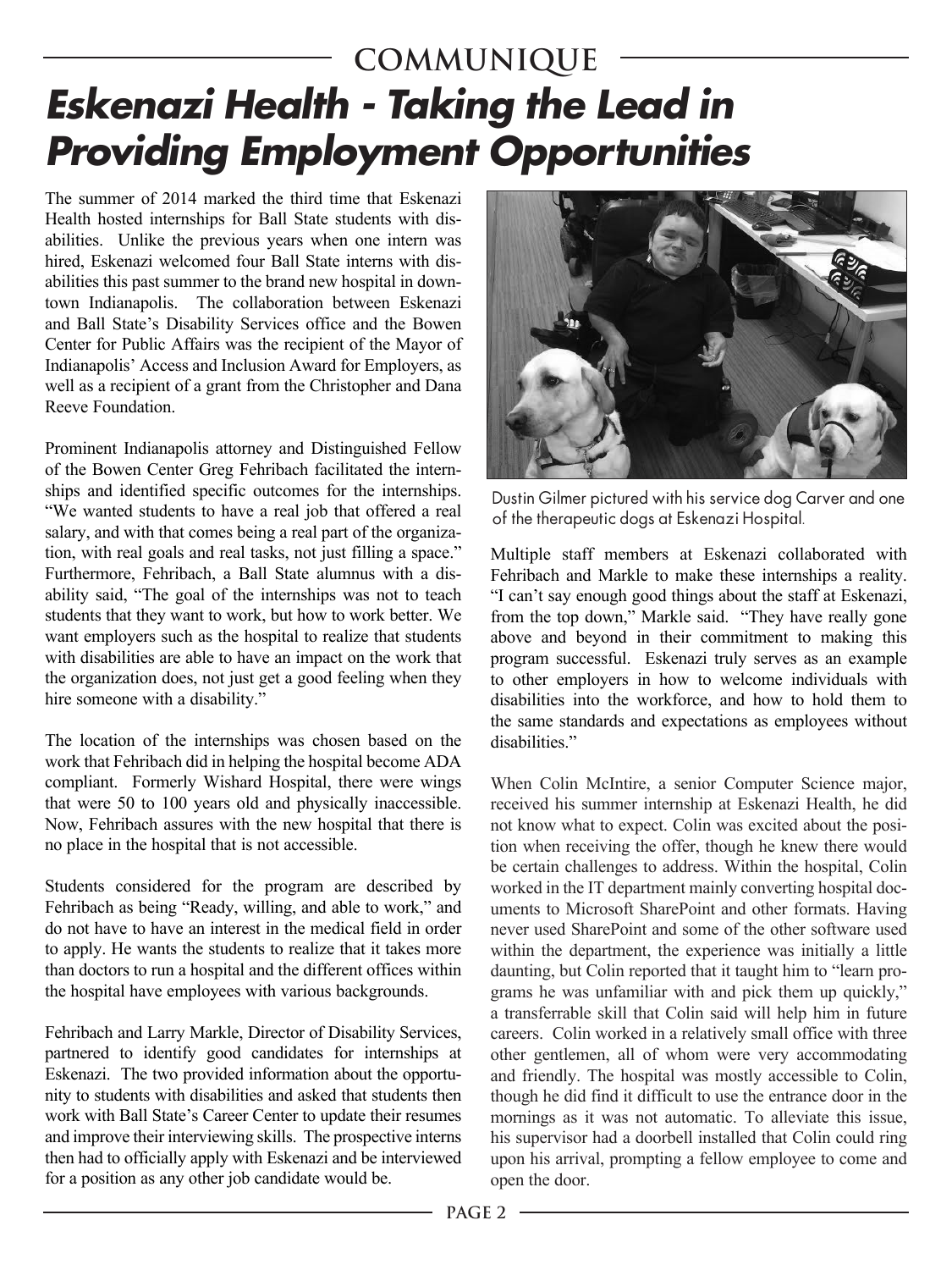#### **COMMUNIQUE**

Colin's advice to those with disabilities seeking internships is: "Don't let the fear of not being able to do something keep you from doing it. People are a lot more willing to help than you anticipate." Colin hopes to get a job in the computer programming field in the future.

Both Will Kuhn and Dustin Gilmer were unsure of how their skill sets would fit into a hospital setting, as neither of them had any interest in the medical field. Will, a senior Telecommunications major, and Dustin, a senior Telecommunications and Journalism major, soon realized that hospitals needed a voice, and that voice was the hospital's Communications department. Working as part of a team of 10 people, Will and Dustin helped to create press releases, organize events, and write and create distribution newsletters and pamphlets for the public, as well as helping to reconstruct the hospital's website. Dustin says that this internship was the best internship he could have asked for, and though he does not know exactly what he wants to do in the future, he says the work he did at Eskenazi helped confirm that he is pursuing the right degree. He is grateful for the feedback he received during the internship and knows it will be helpful to him as he grows professionally.

Will was under the impression that being a wheelchair user would hinder his job search but notes how friendly and accommodating the staff members at Eskenazi were to him, which really put him at ease. "There wasn't a day that went by where somebody didn't say good morning or ask how I was," Will said. "On my first day, I got lost as to where my office was, but a lady came right up to me and offered to show me right where I needed to go. When it came time to take pictures for publications, I was unable to lift the camera up to where I needed to get the shot, so my supervisor came up with a way to attach the camera to my chair so that all I had to do was push a button."

Dustin says the other staff members were great about taking time to get to know him and what accommodations he utilized before starting the job. He was pleasantly surprised that not much needed adjusted and things like his desk and copier were right to his height.

Will's advice to students with disabilities looking for internships is to get involved early. "These days it seems like your experience level is just as important, if not more important than your grades. Don't think that your disability is going to deter you from getting involved or getting work experience. The sooner you get involved on campus or with an internship, the better." Will says that this internship taught him to "speak up and make my ideas known, because people are willing to listen." Although he is not sure where he will end

up once he graduates, he says applying for a job at Eskenazi Health is certainly a possibility. Dustin advises students who are looking for internships to be vigilant: "Keep looking. It may take a while, but you never know when that right internship will come along." Dustin will graduate this December and is currently in the process of searching for a job.

Matthew Marshall, a junior Pre-Med & Chemistry major, is no stranger to the Eskenazi internship program. He served as an intern for Eskenazi in 2013 and was asked back this past summer to continue his internship as a "tech" with the Physical Therapy department. Matthew assisted in a variety of tasks with this internship, including making appointments for the therapists, washing and cleaning equipment, taking inventory, and when there was time, assisting therapists with consultations and changing bandages.

Matthew has never been one to let his disability dictate the kind of work that he does. "As far as physical changes to the work environment, there were a lot of small changes that needed to be made," Marshall said. "The staff took a little bit to get used to me, but they were great in moving things and asking questions to make sure I could get around. I never really refused any work they gave me. If there was ever a job I could not do, I would work with my supervisor in coming up with a way to do at least part of the work, and if that wasn't an option, I would trade jobs with another tech. There were very few jobs I could not do." One time, he figured out a way to carry walkers on his lap to get them to patient rooms.

Matthew's supervisor, Susan Bass, noted how much Matthew has grown during the two years he has interned with the department. "Matthew is a self-confident young man," Susan said, "but as the internship went on I could see his confidence grow. He became a part of the therapy team and was respected by all of his teammates. He became increasingly comfortable pointing out barriers to myself and the staff and was an active part in finding solutions to help others in the future. His second year with us he didn't miss a beat and started where he left off. He was truly a member of our team."

Matthew says there was not a single thing at his internship that he will not be able to use in his future career path: "From patient interactions to working in a hospital office environment to the confidence I developed in myself in producing quality work, all of these aspects I can use in my future." He advises those with disabilities looking for internships to be patient because "sometimes it takes people a little bit to learn how to adapt. He also encourages those students looking for internships to consider the Eskenazi program. Matthew hopes to continue on to medical school and become a doctor.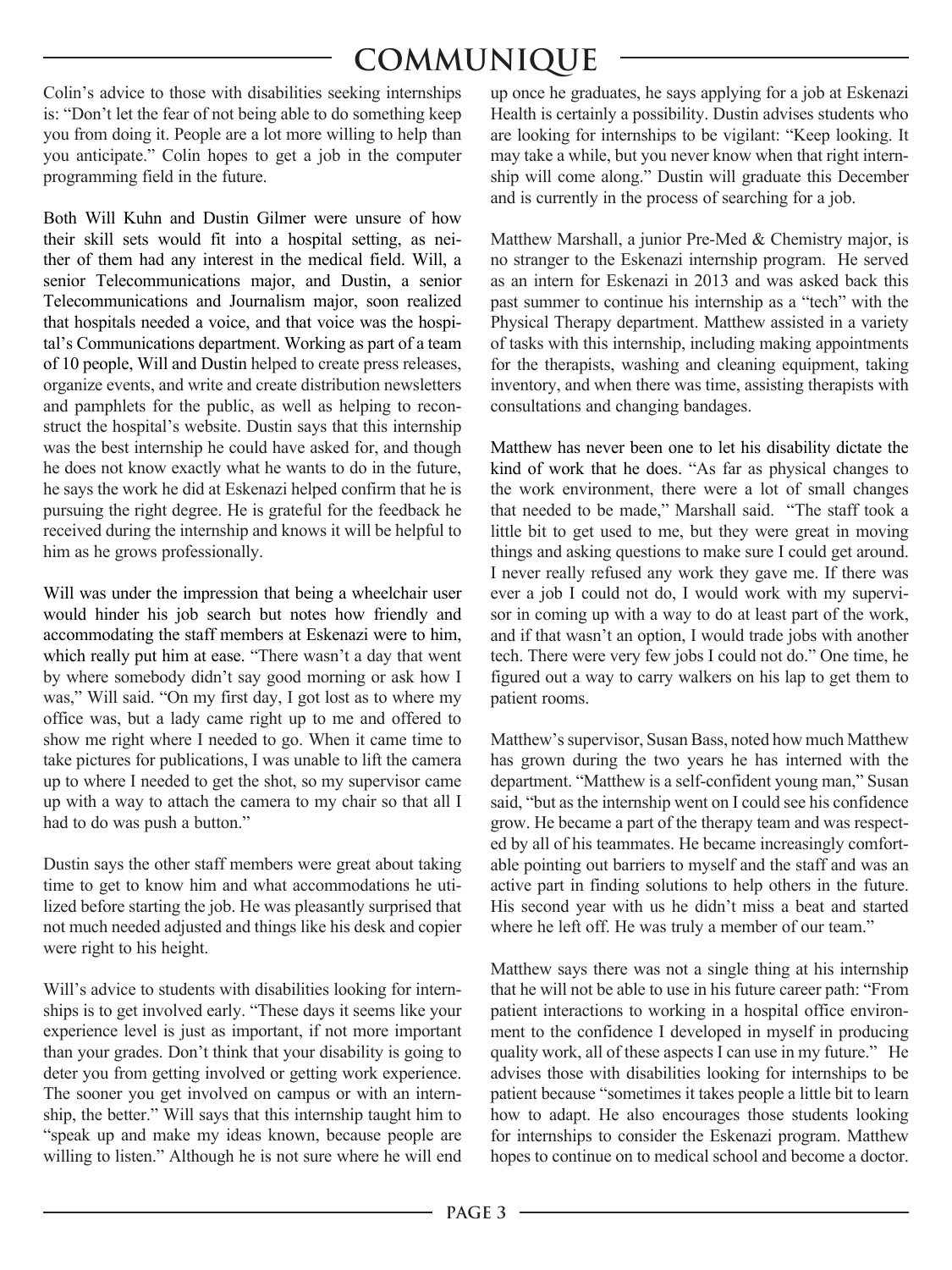### **COMMUNIQUE** *Internship with the Indianapolis Colts: Derrick Decker*

Senior Derrick Decker had what most sports fans would consider to be a dream internship. An Athletic Training major, Derrick had the opportunity to serve as a Student Athletic Trainer for the Indianapolis Colts. Under the direction of the Colts' Athletic Training staff, he assisted in providing medical support for players at practices and games, and he worked with players rehabilitating injuries. Neal Hazen, Head Athletic Trainer at Ball State and Shawn Comer, Associate Athletic Trainer at Ball State, helped Derrick to obtain the internship. In terms of skill sets that he improved upon or gained during the internship, Derrick says he not only gained knowledge about working with athletic populations and rehabilitative techniques, but also confidence in the work that he does. Derrick also learned the importance of writing things down and active listening, things that he has struggled with in the past because of his disability, but are a necessity because of the very particular nature of the way athletic trainers complete tasks at the professional level. He says that the other staff members were very patient with him, and after a little while, it all ran very smoothly.

Derrick's advice to those seeking future internships is to utilize those around them for help in connecting with employers. "The more time that you spend immersed in what you are



Derrick Decker pictured at his summer internship at the Colts' Practice Facility.

doing," Derrick said, "the more questions are going to come up and the more answers you are going to get. I really like the concept of taking pieces of information from those around you and combining it into your own experience." Derrick hopes to work in athletic training at the collegiate level, but would certainly be open to the professional level as well.

# *Allen Caldwell: Recently Hired at DFAS*

Allen Caldwell, a 2013 Telecommunications graduate of Ball State, has just recently started a job as a Human Resources Assistant for the Department of Defense Finance and Accounting Services (DFAS) in Indianapolis. He credits the human resources classes that he took at Ball State for his minor, Communications, as his inspiration for going into a human resources field. The majority of Allen's job is spent entering important documents into databases, a job he says is not glamorous but very important. "We have documents come in from all around the world and because it is the federal government, they trust that I am keeping things in a secure environment." The physical accessibility proves to be the biggest challenge for Allen, who is a wheelchair user. However, he does have an accessible cubicle and says that his co-workers are very approachable, kind, and honest, so he is not afraid to ask when help is needed. Allen also makes use of Dragon: Naturally Speaking voice to text software.

Allen's advice to students who are seeking jobs or internships is: "Keep being positive and open minded. Don't think that a job is not for you just because it is not in a field that you majored in. Getting a job is about using your skill sets and connecting the dots. Keep on trying and putting your résumé out there."

# *Disability Services Awards Program: April 7, 2015*

Please save the date for the Disability Services awards program scheduled for April 7, 2015, at 3 pm in Cardinal Hall at the L.A. Pittenger Student Center. Join us as we recog-

nize outstanding students and an alumnus with a disability and express gratitude to faculty and staff for promoting accessibility.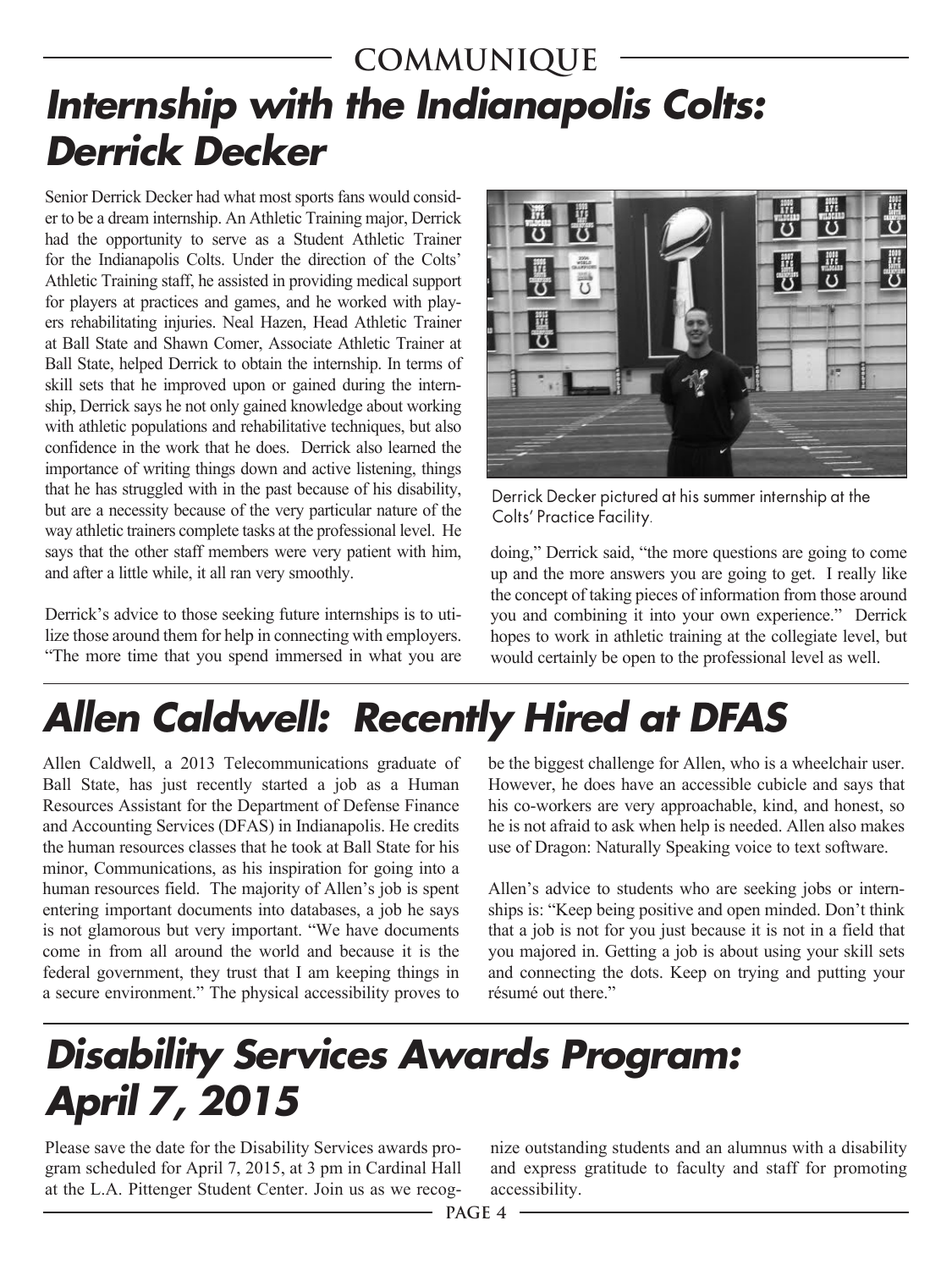### **COMMUNIQUE** *Internship at the University of Tennessee-Knoxville: Donelle Henderlong*

Donelle Henderlong, a graduate student in the Student Affairs Administration in Higher Education program and current graduate assistant in the Disability Services office, was able to spend her summer down south. Thanks to the ACUHO-I Summer Placement Program, Donelle obtained an internship as the Assistant Manager for Front Desk Operations for Summer Conferences at the University of Tennessee-Knoxville. Her job included hiring, training, scheduling, and supervising front desk staffs for the six residence halls that were used during summer conferences. She also served as a 24-hr resource call person. Being a wheelchair user, Donelle's move was a big one and the first time she has ever lived out of state, so there was a lot to take into consideration. The physical accessibility of the campus was the biggest challenge: the hills of Tennessee took practice going up and down in her power wheelchair, and there were no automatic buttons on residence hall front doors, making them difficult to access independently. She had a door clicker to specifically get into her living space and also had an aide on hand during her on-call shifts to assist her in getting out of bed if she got a call in the middle of the night. Donelle notes the kindness and hospitality of everyone at the university and says they were as accommodating as they could be. "It was definitely a learning experience for me, but I'm sure for them as well as they do not have a high population of chair users. Hopefully I was able to provide a valuable perspective."



Donelle Henderlong with mom Kathy at the University of Tennessee-Knoxville.

Donelle advises future students looking for internships to "work hard, maybe even harder than those without disabilities, because your disability does not entitle you to anything. Also, don't close a door before it opens. I originally wanted to intern in California, but now after my experience in Tennessee, I wouldn't have wanted anywhere else." Donelle will graduate in May with her Master's degree and is currently looking for open positions at universities.

## *Internship with Disability Affairs - City of Indianapolis: Andrew Seever*

Andrew Seever, a 2013 Ball State graduate with a Bachelor's degree in General Studies, completed an internship this summer with the City of Indianapolis' office of Disability Affairs. Throughout the internship, Andrew created web content for the office website as well as answering phone calls from the public about disability-related issues. Andrew received information about the internship from Larry Markle and Greg Fehribach and was given an offer by Juli Paini, former Director of Disability Affairs for the City of Indianapolis. Being a wheelchair user, a challenge presented itself when Andrew's office was on the 24th floor of the building built circa 1950. Andrew was able to ride the service elevator the entire way to the office and was given an evacuation chair in case of emergency. Andrew

also made use of Dragon: Naturally Speaking voice to text software and a track ball mouse to complete his work. An aide came to assist him at lunch - something that Andrew thought would initially be a problem, but reports that everyone he worked with was open and accommodating.

Andrew's advice to students seeking internships is: "Make sure to always be on the lookout and keep your name out there. Internships provide good networking experiences and let employers know that you can do the work." He plans on using the networking and professionalism skills he learned in his internship to help him find a job in human resources management.